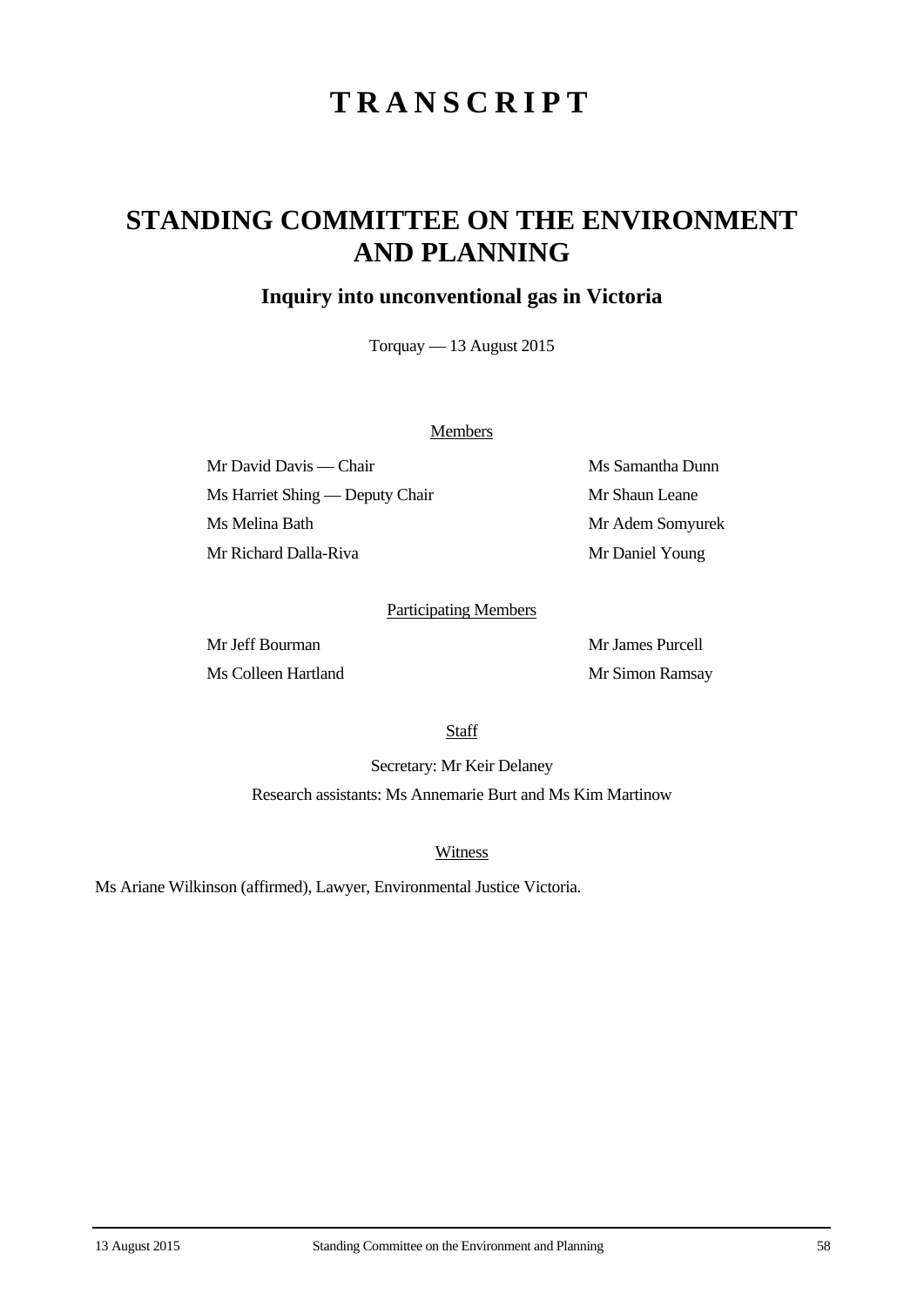**The CHAIR** — Thank you, Ariane. We have your submission, and you might want to present regarding that and also the document that you have just distributed.

**Ms WILKINSON** — Certainly. Thank you very much to the committee for having us today. It is certainly a pleasure to be able to come and speak about these issues. Just by way of introduction, because you have read our submission you would have seen who we are and what kind of lawyer I am. I am a lawyer who acts, not for profit, in the public interest. Clients who approach me have to have an issue that they are concerned about that does not go to their private profit. It has to go to a legal issue that is for protecting the environment. You might be familiar to us as environment defenders offices.

Working on these particular issues, I can say for the benefit of the committee that I have been a Queensland practitioner as well, so I have certainly seen coal seam gas and unconventional gas expansion in Queensland and had the opportunity to do a small amount of comparisons since practising here for the last two years.

In terms of the issues I would like to raise with you today, I would like to speak across three themes with respect to our submission. Acting as lawyers, I have the benefit of working with other lawyers and mostly I litigate in court and speak to judges, so we get to cut through the spin and the arguments. It is really just about what kind of evidence can stand up in court. The kind of laws that we like to be able to work with are laws that have fairness, transparency and accountability. Those are the three things I would like to speak to because I think those are three things that we can probably all agree with: that we want a legislative regime with respect to unconventional gas in Victoria that is fair, that is transparent and that is accountable.

On the issue of fairness, and we have not spoken deeply about this in our submission because it goes to private interests, but the issue of fairness is about negotiating land access and leverage. When I first started practice as a private practitioner I negotiated with mining lawyers; I negotiated land access agreements in Queensland. My view is that everyone should have the right to a fair argument when you are talking about accessing your land. That was under a different legislative regime, but there is a lot of very clever, very good mining lawyers who are negotiating with these farmers — all expert land access negotiators. We need a fair system so there is a fair discussion and negotiation, and the laws can help with that.

Transparency — certainly we need better data. We need the right data to make the right decisions and to have good environmental decision-making. As you will see in my submission, there are certain areas where we say there is not enough evidence, there is not enough science. In the absence of science which supports a finding that people will be safe, we therefore think you need to have a legislative regime that properly protects them. That is that issue.

The final one is accountability. We all know that burning coal causes climate change. This is a problem. We need to transition. The document that I have handed around to you I thought may assist the committee, and you will forgive that I am not across what other documents you have seen with respect to fugitive emissions. I found this document useful because I have been trying to figure out where the science stands. I am not a scientist but I have had science training and I think that environmental law is important because it tries to bring in the best scientific evidence. That document is a 2014 piece. It has a handy graph. It talks to you about what the different fugitive emissions findings have been, and it points out quite clearly that there is disagreement and that certain studies which perhaps were not industry funded have found high levels. It certainly goes to the methodology. I am not in position to tell you exactly the position that Environmental Justice Australia has taken on that; we never do so without expert advice. But I just think that is a useful document if you have not had the benefit — I do not know if you have had a scientist talk to you about the fugitive emissions issue — to look at the different studies and where the committee might fall in terms of the risk of fugitive emissions with respect to climate change.

Environmental Justice Australia is very concerned about climate change and the protection of the natural environment. We think that developers need to be accountable for the environmental harms that are a natural consequence of their development. If you are uncertain about the environmental harm of a fresh gas field because you cannot measure the fugitive emissions or you do not know, it would seem clear to me that that kind of information needs to be in front of a decision-maker before they can weigh the risks and benefits of whatever the benefits are versus the risks on the real data and the real information. That is my point with respect to accountability. Thank you very much.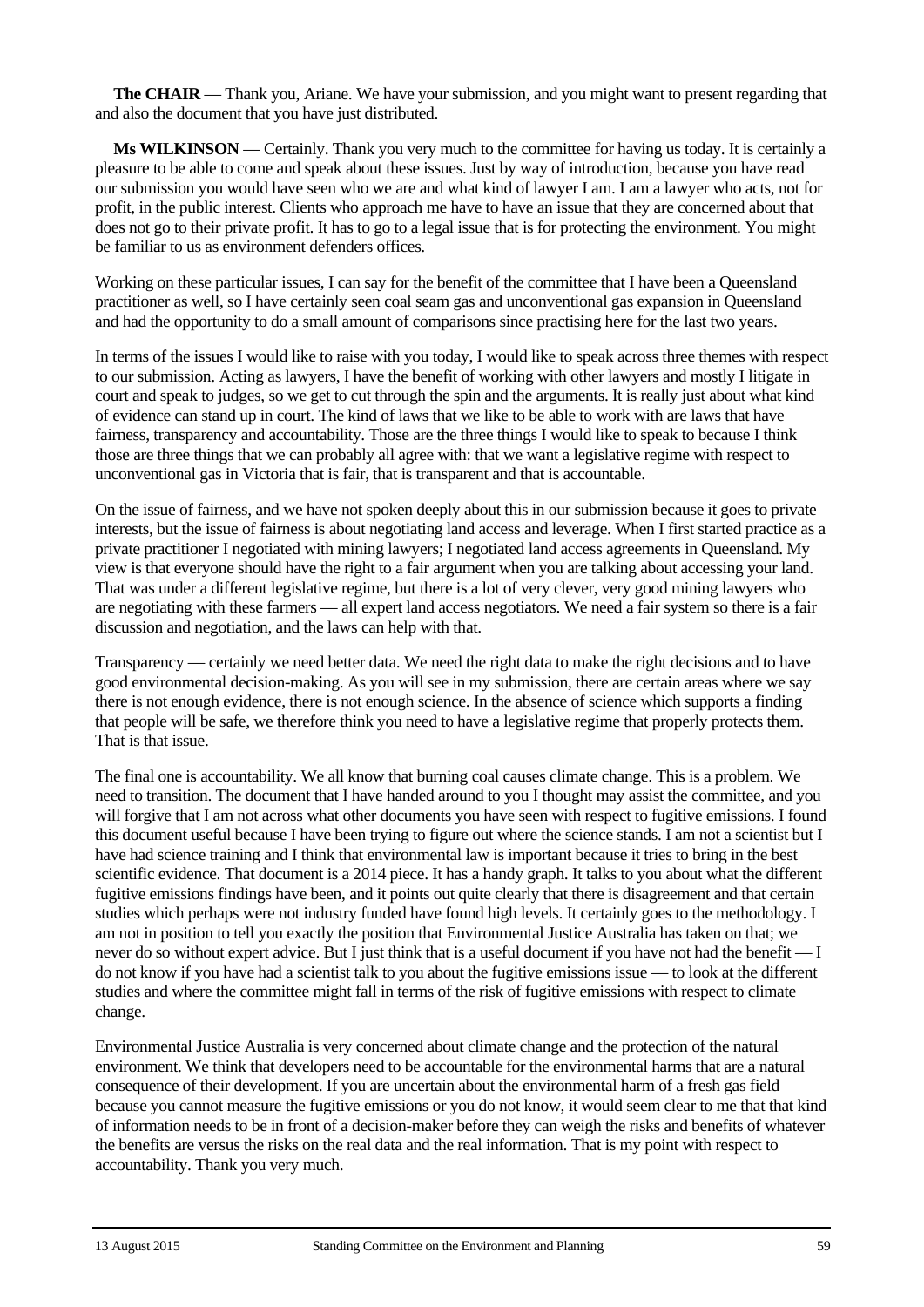**The CHAIR** — My question is where to start on all of this, but thank you for your submission, which I have read at some length. You point to some of the issues we dealt with earlier in the day around the ownership of resources and so forth, but I think perhaps more important thing for my question now is about the transparency and the evidence that is available when decision-makers make a decision.

We always operate, I think, in an environment of imperfect information. We never have the complete set of information. The question is: where do you draw the line? Is it at the point where you can take a step and get some more, so you say some reasonable period of time or reasonable step to add to the stock of information that you have in front of you? I would perhaps contend that a perfect world is not the one we live in and we generally do not have a perfect set of information. All decisions will be made in an environment of imperfect information.

As a sort of parallel point with that, a precautionary principle approach — and there is a lot of philosophical discussion around this — often does not weigh the negatives of not making a decision. It privileges a position where there is some risk, so a need for caution, so we do not act, but there is always a balancing side to a decision-making process.

**Ms WILKINSON** — Is that a question?

**The CHAIR** — Yes, it is a question.

**Ms WILKINSON** — Sure. I certainly agree with your point about decision-makers having to act on imperfect information. I am not 100 per cent sure that I would agree with the way you have described the precautionary principle, but as you say it is a philosophical question, so we probably do not have time for the debate.

In terms of imperfect information, sure, that is the point of having third-party rights. That is the point of having a really good environmental impact assessment process that actually works and is actually Australian best practice, if that is what you want. I can certainly say that, in my view, it is nowhere near as good as the environmental impact assessment process in Queensland, and I have had a lot to do with that both acting for proponents — gas and mining companies earlier in my career — and then moving across to act for community groups. That is certainly my observation. I am not a comparative law expert, and you might be able to find a senior silk who can tell you whether he agrees with me, but that is my observation.

Yes, absolutely, you have got imperfect data, but you do not even have the checks and balances. There are no third-party rights to appeal to VCAT.

**The CHAIR** — So a better process is the first step.

**Ms WILKINSON** — Yes, that is right. In the absence of information you need at least the basic information, so a non-industry funded study. I guess you have got CSIRO but there are certainly some questions about the methodology there, and we do not have access to a huge amount of resources so you can only fund the studies that you have got access to, but checks and balances of third-party appeal rights. In the event that there is a particular development that does get approved, and there has been an error made in the environmental impact assessment process and the particular community was not properly consulted and does not want it, that particular community, should they wish to do so, can go to VCAT. I can assure you that there is no floodgates argument here. It takes a lot of energy and effort to get anyone to even consider going that far. It is a lot of energy and effort for the community. So having that third-party appeal right is, in our view, a very reasonable check and balance.

With respect to the precautionary principle, I just do not agree that it is accurate to say that if you invoke the precautionary principle you will always weigh on the side of not going ahead with development. Courts have been applying the precautionary principle in judicial decision-making for many years, and I could — —

**The CHAIR** — Perhaps it might be fairer to say that in the court of public opinion it is used often as a default to not proceed.

**Ms WILKINSON** — Certainly. I think our submission kind of provides a little bit of a middle ground there. If you turn to page 6, if I may: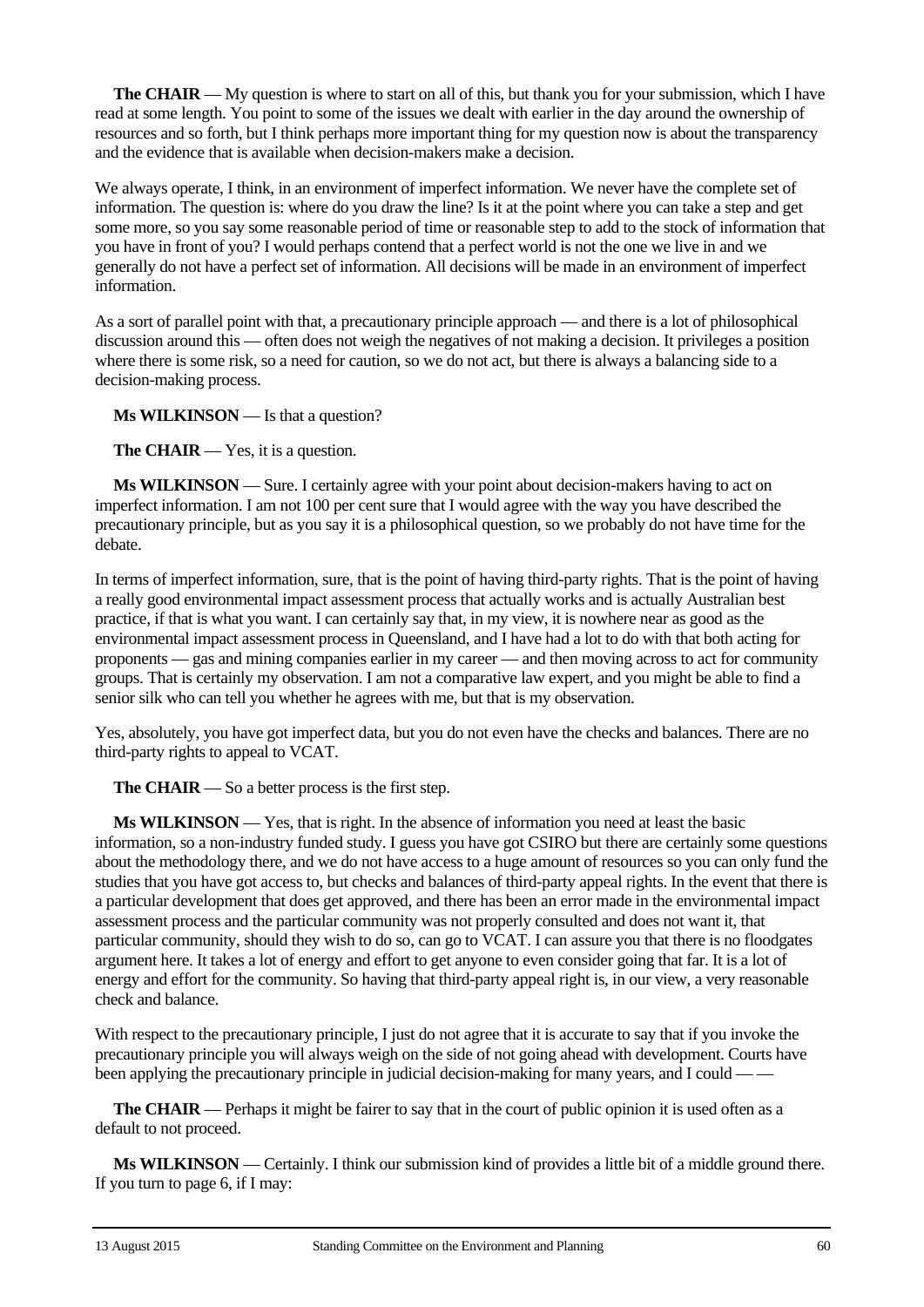The current framework for the regulation of the unconventional gas industry in Australia does not provide appropriate safeguards (for example … to limit impacts …

Forgive me. I am on page 8, that paragraph at the top, starting with 'EJA'. It is our view that if the Victorian government cannot prove beyond reasonable doubt that unconventional gas activities do not pose public health risks, they must ensure that strong protection is afforded to the health and safety of the community through robust risk management strategies. So that is your answer. In the absence of — —

**The CHAIR** — No; that is what I was wanting you to get to. The actual standard is 'reasonable doubt' as opposed to  $a \rightarrow -$ 

**Ms WILKINSON** — Balance of probabilities?

**The CHAIR** — Yes, or some absolute standard or some point where the precautionary principle is used as a trump.

**Ms WILKINSON** — Certainly. I think a good point to note there is that we are talking about public health risks, so I guess the standard there is what standard do we want with respect to public health risks?. Do we want 'beyond reasonable doubt', do we want 'on the balance of probabilities'? There has been a lot of talk in the media, if you follow Queensland mining stuff, about a yakka skink that stopped the biggest open-cut coal mine in the Southern Hemisphere recently in the Federal Court. We are not talking about a yakka skink. We are talking about public health risks, so we have used that high standard, 'beyond reasonable doubt', as opposed to 'on the balance of probabilities', which is the lower standard.

If you cannot prove beyond reasonable doubt that it does not pose public health risks, we want that high standard for human health. That is the concept of environmental justice. Who are the people who are having to live next door to these industries, and what standard do they want for their public health? I read that paragraph as the requirement: either prove beyond reasonable doubt or ensure that strong protection is afforded through robust risk management strategies. That is our submission. That is where we believe the choice should lie. Thank you.

**Mr LEANE** — I think you might have fleshed out the response to the question I was going to ask you, anyway, about the work you did in other jurisdictions, particularly Queensland.

**Ms WILKINSON** — I cannot take credit for that. We are a different law firm, but they are colleagues whom I know.

**Mr LEANE** — Okay.

**Ms WILKINSON** — And I did actually, when I was a junior lawyer, work for that law firm, but I certainly cannot take — and the yakka skink, that is the mob from New South Wales, so we cannot claim it.

**Mr LEANE** — Okay. I was not going towards the skink.

**Ms WILKINSON** — Sure.

**Mr LEANE** — I suppose, to assist us, it seems to be your submission that the regulatory or environment impact statement system in Queensland is superior to that in this jurisdiction.

**Ms WILKINSON** — That is my personal submission based on my experience as a practitioner in both jurisdictions. You are right; it is our submission in our comparative analysis from our 2012 study. What was the other question?

**Mr LEANE** — I know we are pressed for time, but can you outline the areas where you see it is superior?

**Ms WILKINSON** — I will have to be more broadbrush. There would be some comparative studies, and I have not seen any thorough ones or recent ones, but the top lines are — the first thing is that my understanding of why it is a more developed system is because they have much bigger and more developed unconventional gas activities in Queensland at this time. From my experience the requirement to undertake certain studies and the detail required in certain environmental impact assessments is generally higher. In certain schemes in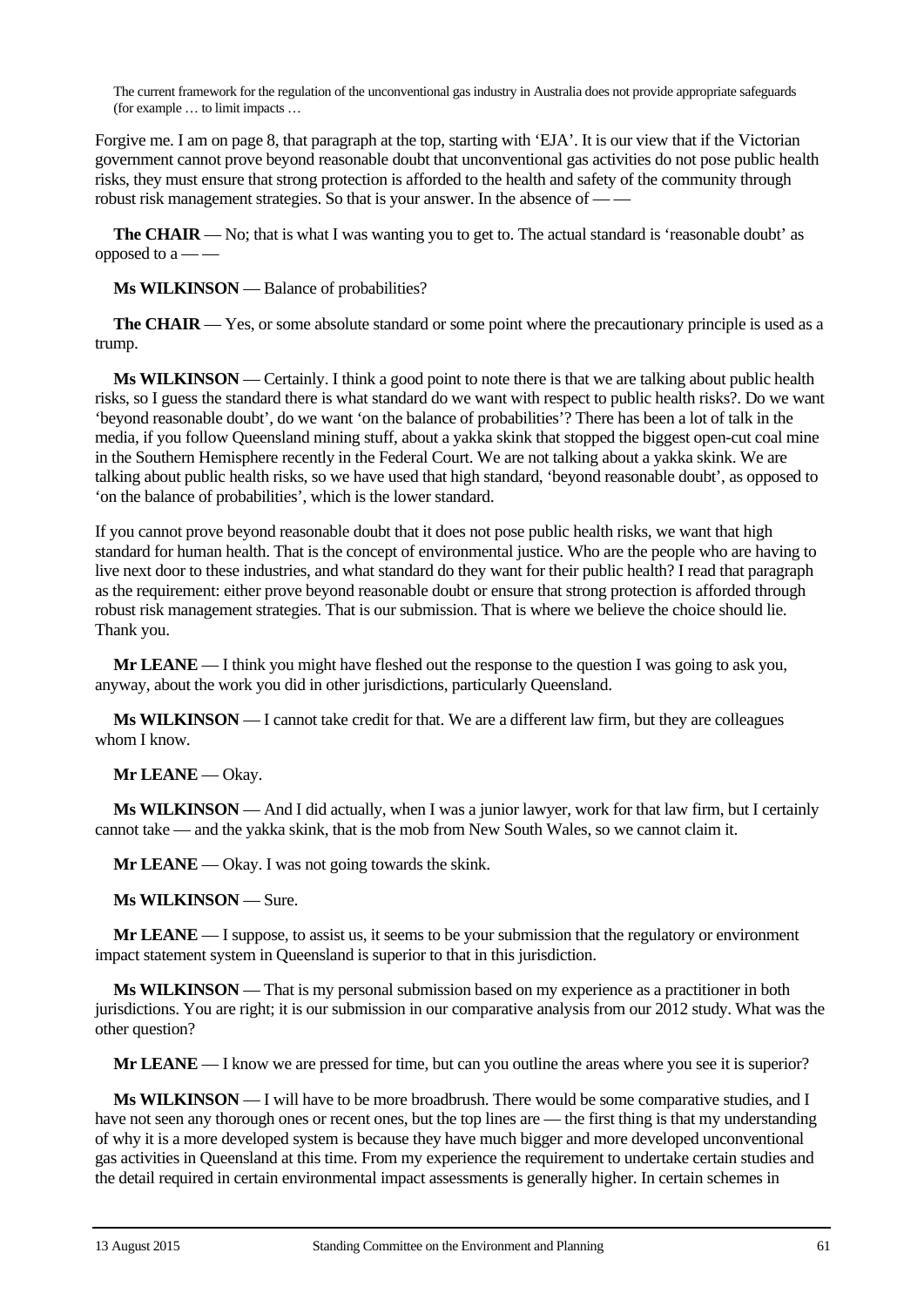Queensland that detail is a requirement under the legislation. It does not sit as a discretion with the decision-maker; you have to do it no matter what. The proponent has to pay to get the data, not the government.

Certainly there has been a move away from that because they have a different legislative scheme set up where there can be some reductions in what is required, but overall the requirement that the proponent provide detailed data is a must. There is no discretion for the decision-maker to let them get away with not really having to look into it as much. Certainly those studies are an expense, but it should be an expense of business.

#### **Mr LEANE** — Thanks.

**Ms DUNN** — Thank you, Ariane, for your presentation today. You have touched on third-party appeal rights as a mechanism in terms of, I guess, community fairness in all of that. It seems that often communities are on the back foot because they do not have the sort of money to access expertise and they are trying to run their businesses and do what they do on a daily basis as well. How can we strengthen their rights and their ability to appeal, and how do we put more rigour into the information that is even presented as part of an assessment as well? It is kind of a two-pronged question, Ariane.

**Ms WILKINSON** — I think your first question goes to the access to justice issue and the issue I touched on when I started about, 'What's a fair arm wrestle?'. It is difficult because we do not work in the land access space. When I get calls from farmers — and I do — very distressed farmers, saying, 'We've got someone wanting to access our land. Can you help us?'. Unfortunately that is not the kind of law firm we are, because that is a private interest issue. There are not very many places for them to turn in Victoria. It is undeveloped in the private sector. It is undeveloped in the not-for-profit sector.

What I observed in Queensland was the state government in about 2011, I think, providing funding to a boutique law firm to run a hotline and then providing funding to legal aid for one particular lawyer to help farmers in dealing with negotiating land access, and then they had a land access code. There is something you can download. It says, 'These are your rights when you negotiate with a mining company'. Certainly access to justice is something that community legal centre lawyers are passionate about. With great respect, I do not think that the money put into the private firm was necessarily a good use of funds — for that hotline. I would always recommend perhaps legal aid or an appropriate community legal centre, perhaps regionally based, that can attract an appropriately skilled practitioner. It is generally a bit cheaper, and you can generally get quite skilled practitioners, even in not-for-profit law firms.

With respect to information, certainly we have outlined a range of problems in our report. Just for a start it is the information age so there should be basic notification rights, basic easily accessed online information and also just real access to information. There might be a right to access, but there might be a culture of saying 'No' or failing to provide access or, particularly, saying, 'You need to do an FOI'. Obviously even with the best laws in the world, if there are cultural problems around them, they are not going to make much difference. I think if you can fix the legislative regime, and if you can have community education so the community can actually push back and say, 'Well, actually, you are required to give us access to this information. It is right here — it is in the act'.

**Ms DUNN** — They understand, yes.

**Ms WILKINSON** — Then obviously the administrators of the act and also the proponents know that that is what the regulators expect of them. I mean, perhaps that is a little too much common sense around that stuff, but in my observation if everyone is playing their part and they are playing by the rules, it is certainly a much fairer system.

**Ms BATH** — I am going to ask a couple of questions in relation to the second submission that you gave us just now, titled 'The fugitive elephant in the room'.

**Ms WILKINSON** — Sure, thank you.

**Ms BATH** — In a minute would you mind, just for Hansard, maybe reading the document reference on the bottom? I would like you to walk me through a couple of things: one, it says 'top down' and 'bottom up', and they talk about the different ways that they collect emissions. Could you explain a little bit more about the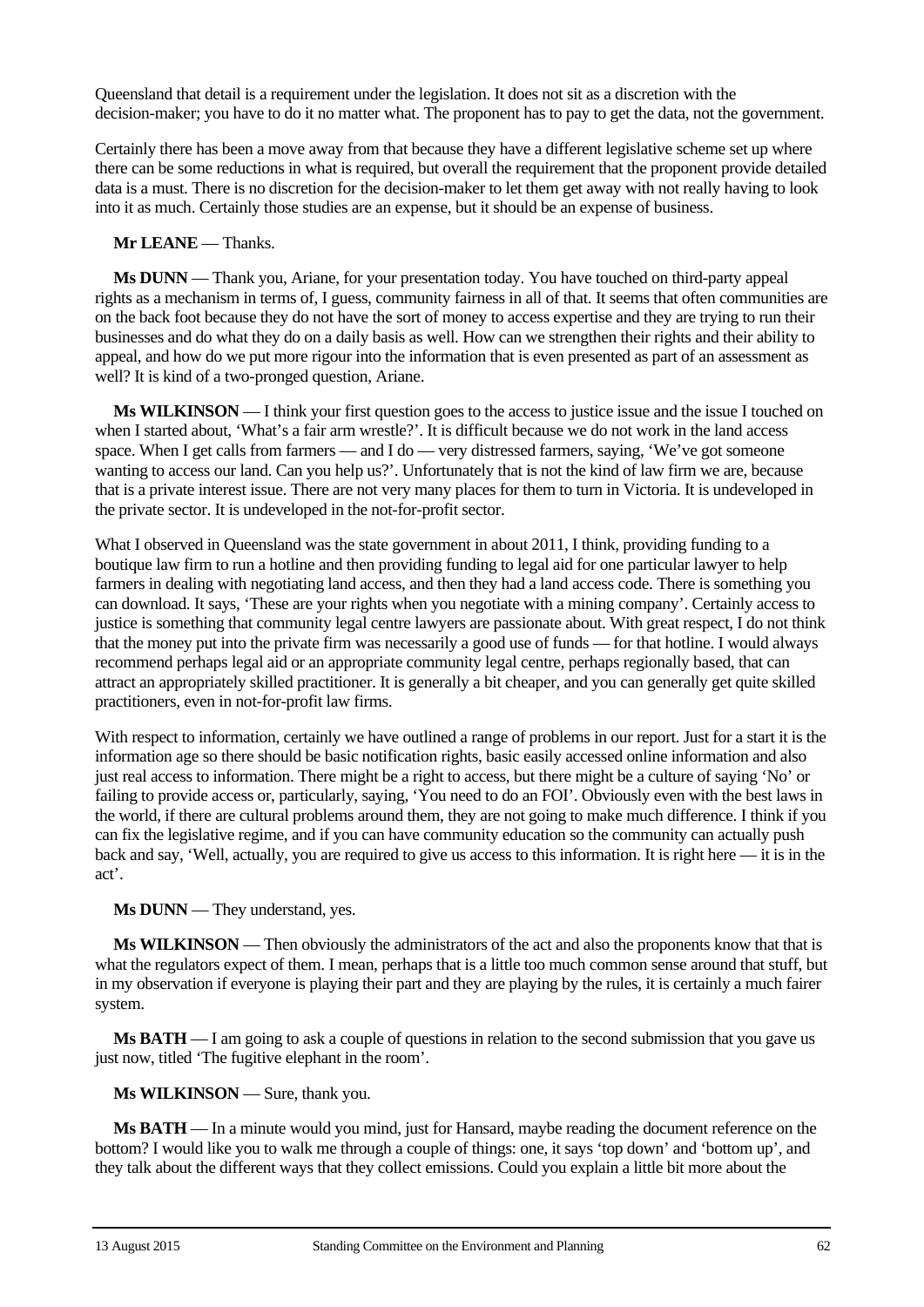scientific methodology of that — the top down/bottom up way of measuring? And on the graph it has not got a vertical axis. Sorry to be annoying, but I just want to check what the numbers refer to.

**The CHAIR** — Leakage rate estimate.

**Ms BATH** — Yes, I am wondering what the measure is. So just a little bit about the graph that you have submitted to us. The reason I am asking that is because yesterday and today we have had conversations around health issues with respect to potential gas emissions from potential mines — methane being one of them — so just explain that graph to me or us.

**Ms WILKINSON** — Yes, certainly, and just to hitch it on to our submission, our estimate with respect to fugitive emissions is on page 5 of our submission, footnote 22, where we refer to the June 2014 CSIRO study and mention a few issues with respect to the methodology used in that study. As you will see, it is our submission that we need a top-down methodology. The meaning of that, and the items that I have had my helpful volunteers highlight in pink for you all, is a methodology that examines the entire extraction process, so that includes exploration, production, processing, transport and distribution, and then the key point being that it measures the atmospheric levels.

The counterpoint to that will be people who say that you cannot measure atmospheric levels or a range of other arguments, but it is our submission that these items in pink are the best practice, because they are actually measuring what is in the atmosphere as well. For the record, for Hansard, I am not a scientist. As a lawyer, I can only rely on what is put forward and what is published.

Bottom up and top down are the general two approaches to measuring fugitive emissions. The bottom-up approach, which you will see in orange, is measuring emissions from a particular well, but they do not necessarily accurately reflect the emissions of the whole production process. That is quite specific to what that particular well is emitting. So the top–down tends to be higher because it captures the wider source. That is pretty much it. I am unable — not being a scientist and not being specialised in this area — to sit here and explain to you which of those methodologies you should prefer. From what we know and as per our submission, we understand that top down is the preferred methodology to give you a more accurate description about the impact of fugitive emissions from a proposed well, and obviously it is always estimates.

I think the black ones are essentially bottom–up ones, and someone has pointed out that those are industry-funded ones, and they are the lowest. Although, I mean to be fair, the CSIRO one is right down there as well, and obviously I understand they do have industry sponsors, but it is not accurately described as industry funded. It is a matter for the committee to decide what weight you put on that particular study. Is that helpful?

**Ms BATH** — I think that is fine. I think I probably need to go and do a bit more research in this area, because it is late in the day and my brain is getting fuzzy.

**Ms WILKINSON** — Yes, we certainly need a better infographic. I am sorry, I did not answer the second part of your question, which was what is the other axis.

**Ms BATH** — It is emissions. I just wondering what it was — per parts or — —

**Ms WILKINSON** — It is actually of the production, so if you go to — —

**Ms BATH** — Take it on notice.

**Ms WILKINSON** — Sure, I am happy to — total production, the per cent of total production that ends up in the air. But if I may I will take it on notice to be 100 per cent certain, and I will call a scientist.

**Ms BATH** — Thank you.

**Mr DALLA-RIVA** — Thanks, Ariane. Just a quick question in relation to Environmental Justice Australia. Do you work there full time?

**Ms WILKINSON** — Well, we have been defunded by the federal government, so I have had to pull back to part-time in the short term, but yes.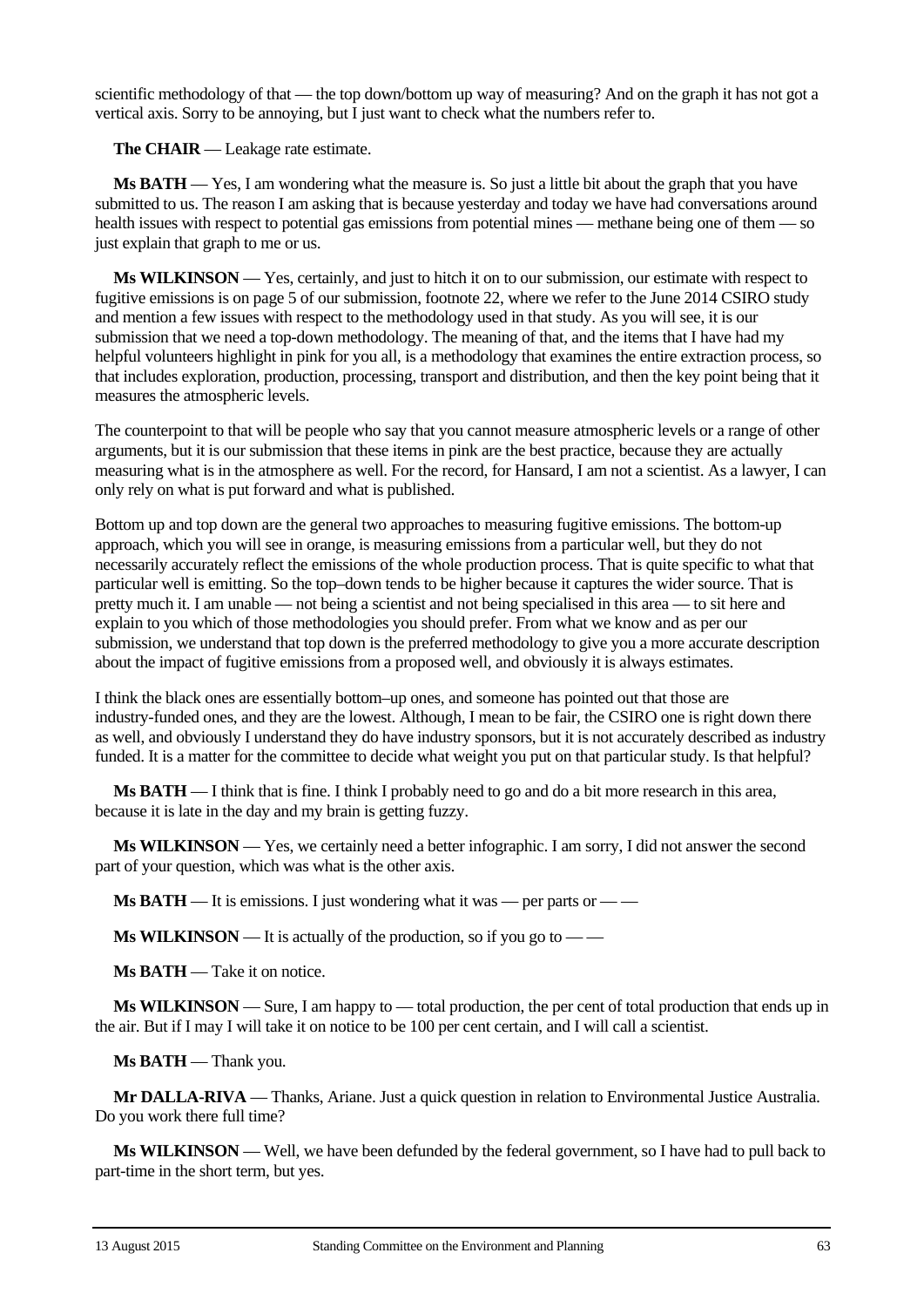**Mr DALLA-RIVA** — Apart from the federal government funding, is there any other funding that is — —

**Ms WILKINSON** — Certainly, we receive money from Victoria Legal Aid, which has been an ongoing yearly grant as part of our community legal centre.

**Mr DALLA-RIVA** — Any other donations from any organisations?

**Ms WILKINSON** — Absolutely. We are a donor-funded, not-for-profit law firm. We have been donor funded for a very long time, and are more so now given the lack of federal funding.

**Mr DALLA-RIVA** — Have you been funded by the Friends of the Earth?

**Ms WILKINSON** — Friends of the Earth would probably be the least likely to be able to fund anyone, as far as I am aware.

**Mr DALLA-RIVA** — I am just asking.

**Ms WILKINSON** — Certainly. I do not have access to our funding databases, but to the best of my knowledge we do not receive any donations, grants or funding from the Friends of the Earth.

**Mr DALLA-RIVA** — Not from the Australian Greens or anything?

**Ms DUNN** — We do not have enough money either.

**Mr DALLA-RIVA** — What if I said otherwise?

**Ms WILKINSON** — May I answer that question? I am very happy for that question, because the hilarious thing is: no, absolutely not. I can actually say that I was a treasurer of the Environment Defenders Office, which is a similar organisation to us, and we are accused of being a front for the Greens. Not only are we not a front for the Greens, we have never received any money from the Australian Greens.

**Mr LEANE** — Shame.

**Ms WILKINSON** — Added to that it is actually on record that the previous Attorney-General Mark Dreyfus has at least pointed out that we are not. As a not-for-profit lawyer who gave up a really decent salary in private practice I thank you for the question, but I just find it a little hilarious.

**Mr DALLA-RIVA** — You are elevated in my eyes. I take your evidence a lot more. I say that not tongue-in-cheek, but it is important to understand for our perspective where people -

**Ms WILKINSON** — For the independence.

**Mr DALLA-RIVA** — For the independence, and you have just demonstrated to me that there is an independence.

**Ms WILKINSON** — I thank you for the question, and I apologise for being defensive, but we are generally defunded because people think we are a mouthpiece for political parties, and that is certainly not our role. As someone who chooses to do this work  $\equiv$   $\equiv$ 

**Mr DALLA-RIVA** — Alright, I will stop the cross examination of a lawyer!

**Ms WILKINSON** — You are welcome to.

**Mr DALLA-RIVA** — It used to happen to me on the other side. Can I then ask, very briefly, we had a presentation, a submission, from Professor Samantha Hepburn — quite a detailed submission in relation to the regulatory oversight if there were consideration for it. Are you aware of her work?

**Ms WILKINSON** — I am certainly aware of her work. I have not had the benefit of reading her submission, because it was not on the website this morning.

**Mr DALLA-RIVA** — It will be now.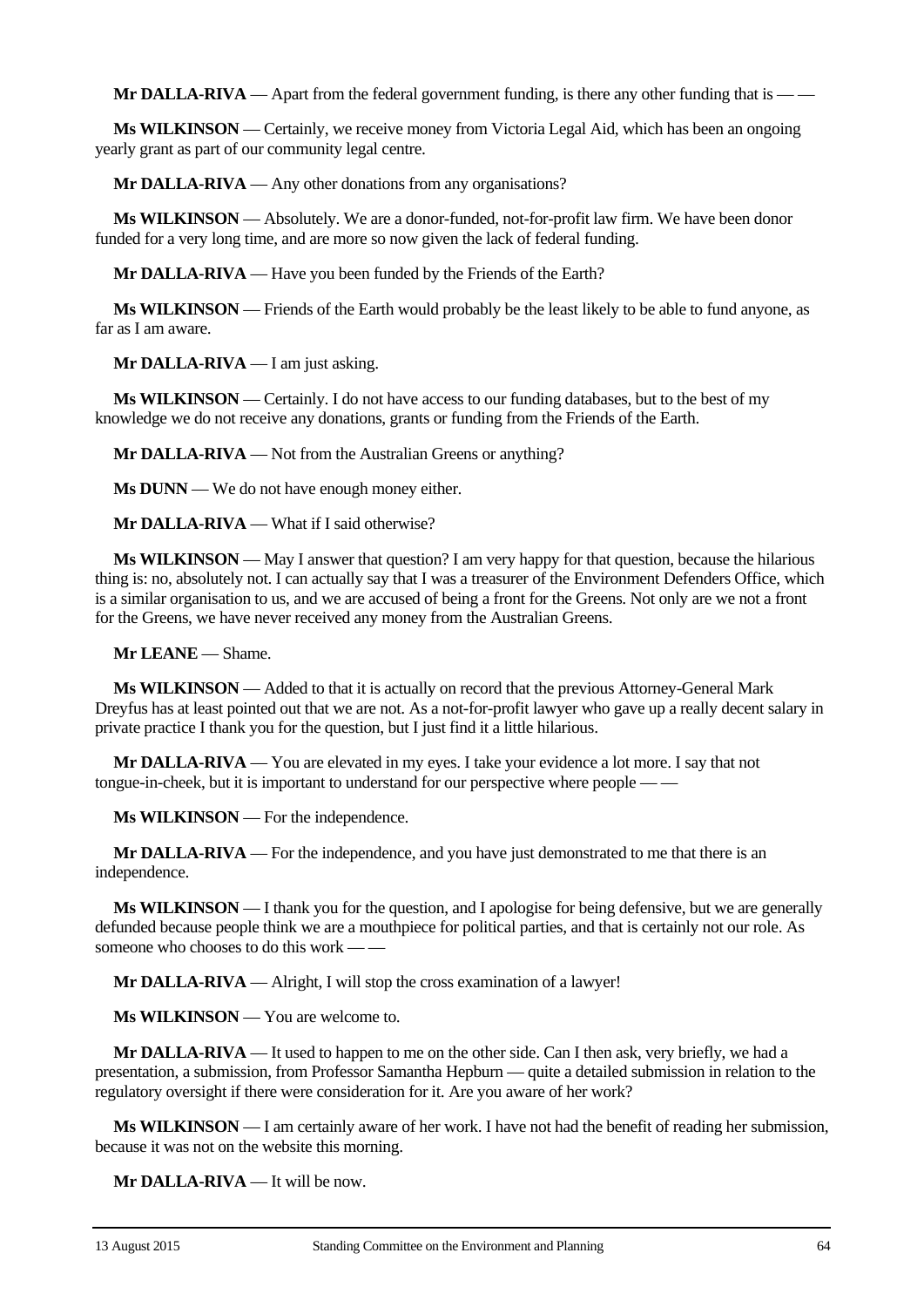**Ms WILKINSON** — I have read Professor Hepburn's articles in *The Conversation*, but I have not had the benefit of reading her submission.

**Mr DALLA-RIVA** — It will be there soon. It was quite substantial. We received it today.

**Ms WILKINSON** — Certainly.

**Mr DALLA-RIVA** — It talks about the issues that you say in terms of the regulatory regime are not robust enough, so there is a similar theme in terms of processes.

**Ms WILKINSON** — I understand she agrees with some of our positions on the legislative regime. I have seen her present and heard some of her arguments as an academic with respect to the concerns about the lack of even a land access policy and the kinds of checks and balances that at least make her fair argument. Yes, I am aware.

**Mr DALLA-RIVA** — On the basis of what you understand where the professor is at and where your submission has been, you are not actually ruling out unconventional gas. My understanding is that you are saying that there are not sufficient safeguards and that until there is a known risk and it is beyond reasonable doubt it could be considered in the context of perhaps an alternative.

**Ms WILKINSON** — Yes. I think it is a fair summary of our position and submission to say that we have not said there should be no unconventional gas in Victoria. But as you are aware, what we have said is that our position is that the moratorium should not be lifted until any of the legislative regime is fixed. That is a different thing.

**Mr DALLA-RIVA** — Thank you.

**Mr RAMSAY** — I have a question that is very similar to that.

**Ms WILKINSON** — The Greens one?

**Mr RAMSAY** — No, but I know you do some work for the Australian Conservation Foundation, but that is quite another thing.

**Ms WILKINSON** — Yes; they are my clients.

**Mr RAMSAY** — My question relates more to your past life with Clayton. You did some work in native title.

**Ms WILKINSON** — Correct.

**Mr RAMSAY** — Obviously you did a lot in planning and environment.

**Ms WILKINSON** — Yes.

**Mr RAMSAY** — In the paper we had from Professor Samantha Hepburn it talked a lot about access, compensation and the rights of the landholder. The question I want to ask you is: do you have any idea of what sort of legislative changes you might propose to spring from the rights of landholders in relation to mining companies wanting access? It is all in the submission, is it?

**The CHAIR** — Lots is, yes.

**Mr RAMSAY** — Can you just briefly, in maybe two lines, so we can get it on the record — —

**Ms WILKINSON** — To strengthen the rights of landholders?

**Mr RAMSAY** — Given the time of day, and I see the Chair is getting nervous — —

**Ms WILKINSON** — I know the time of day. If it is helpful to the committee, I could answer that question by handing up a short article written by another lawyer, which at least points out what potentially happens when everything goes wrong in Queensland. I am happy for the committee to let me know whether you want this